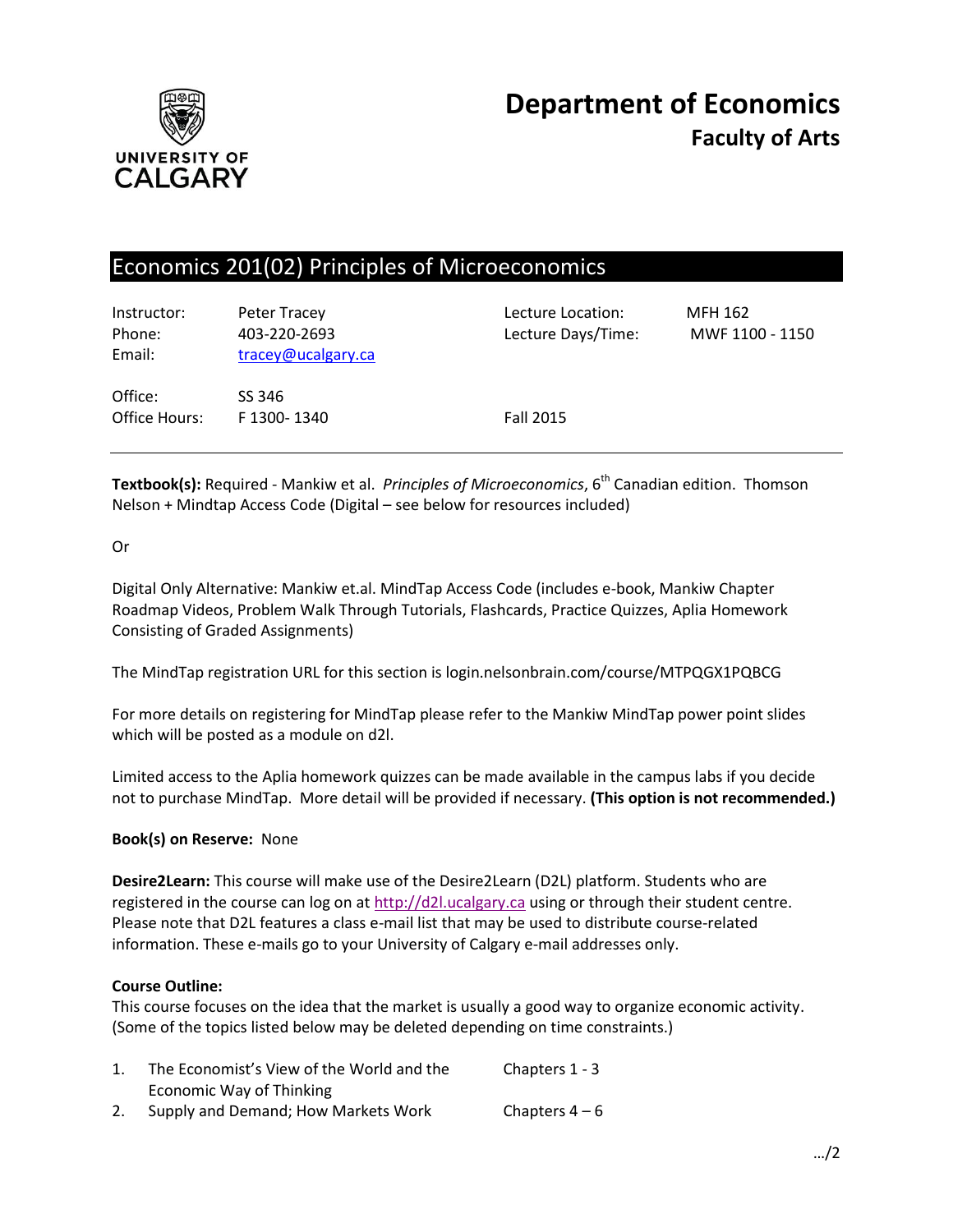- 3. Supply and Demand: Markets and Welfare Chapters  $7 9$ 4. Competitive Markets **Chapter 15**
- 5. Market Imperfections: Asymmetric Information, Externalities, Market Power, and Public Goods
- 6. Distribution of Income and Factor Markets Chapters 18 19
- 7. Social Choice and Public Choice Chapter 22 (pages 499 503)
- 

## **Tutorials:**

Chapters 15, 10 – 11, 22 (pages 491 – 499)

8. The Choice of Institutions **Elaboration of Principle 6 in Chapter 1** 

Students are expected to attend the weekly tutorial section to which they have been assigned. During the tutorial section the TA will discuss pre-assigned questions/material relevant to the course.

## **Grade Determination and Final Examination Details:**

|                          | Midterm Examination: Friday, October 2, 2015 | 30% |
|--------------------------|----------------------------------------------|-----|
| Four best assignments:   |                                              | 20% |
| Assignment 1:            | Friday, October 9, 2015 at 11 PM.            |     |
| Assignment 2:            | Friday, October 23, 2015 at 11 PM            |     |
| Assignment 3:            | Friday, November 6, 2015 at 11 PM.           |     |
| Assignment 4:            | Friday, November 20, 2015 at 11 PM.          |     |
| <b>Assignment 5:</b>     | Friday, November 27, 2015 at 11 PM           |     |
| <b>Final Examination</b> |                                              | 50% |

Assignments:

1. Details concerning the submission of the assignments will be explained in class. Note: I do not accept late assignments.

2. Emails regarding the assignments should be directed to the teaching assistants (TAs), who will be assigned to this course.

3. Course material dealing with a particular assignment will typically be covered in class at least four days before the assignment is due; thus, assignments can be completed at any time up to the due date and time. Given these factors, only situations where someone can document illness or domestic affliction for an extended period (i.e., the entire 4 days prior to the due date) would possibly warrant shifting the assignment weight to the final exam. Furthermore, technical problems can be expected to occur sometimes with computer systems and internet availability, so it will be a good idea to not wait until the last minute to submit your assignment. Technical problems will typically not justify shifting the assignment weight to the final exam

# **Examinations***:*

*1.* Examinations will consist of multiple choice questions and may contain essay style/problem solving questions. The assignments, the Midterm Exam, and the Final Exam are intended to be challenging (they are "*tests"* of your understanding of the material).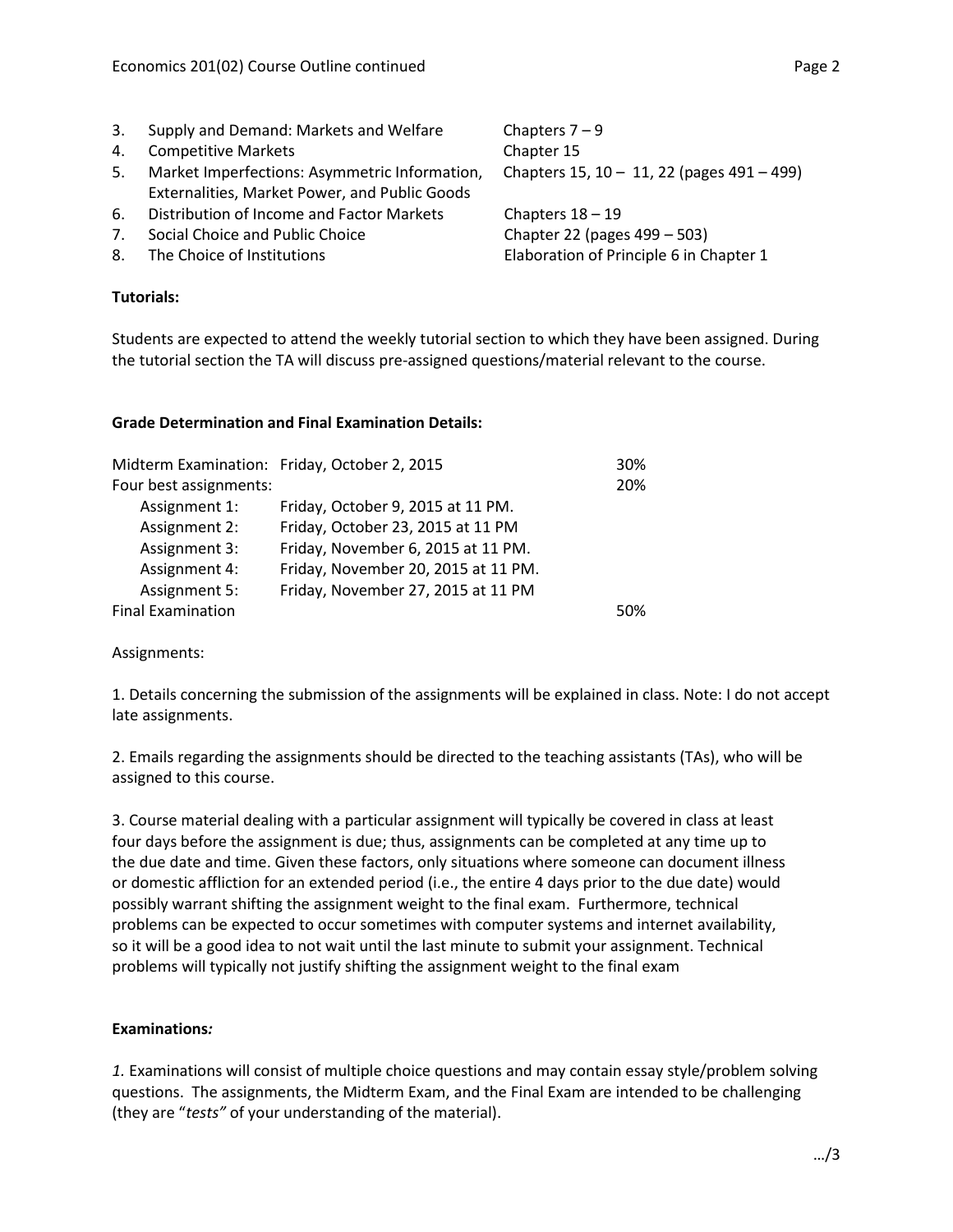2. The midterm examination will be held during the lecture time. **The exam must be completed during the specified time. Extra time will not be given for any reason.**

3. The final examination will last for two hours and will be scheduled by the Registrar. **The exam must be completed during the specified time. Extra time will not be given for any reason.**

4. The use of a non-programmable calculator during exams is permitted. **The use of graphing calculators, cell phones and computing devices is not permitted.** 

## **Grading:**

The midterm exams and the final exam are marked on a numerical (percentage) basis and then converted to letter grades. The course grade is then calculated using the weights indicated above. The following letter grade equivalences will apply:

| A+   | $97 - 100$ | - B  | 79 - 83 | - C- | $60 - 65$ |
|------|------------|------|---------|------|-----------|
| A    | 92 – 96    | $B-$ | 76 - 78 | $D+$ | $55 - 59$ |
| A-   | 89 - 91    | C+   | 73 - 75 | - 1) | $50 - 54$ |
| $B+$ | 84 - 88    | C    | 66 - 72 |      | $0 - 49$  |

A passing grade on any particular component of the course is not required for a student to pass the course as a whole.

### **Our Relationship:**

I assume that the reason you are attending my class is to acquire an understanding of Microeconomics. It has been my experience that this task is made much easier and far more enjoyable for all involved (me included) if we can maintain a relaxed but respectful atmosphere in the classroom. For my part, maintaining such an atmosphere requires that I be respectful of your time, your questions, and your concerns. I will therefore strive to be on time for lectures and office hours, answer your questions as well as I am able, and listen to your concerns. For your part, maintaining a respectful atmosphere requires that you avoid being late for class, that you refrain from leaving before the lecture ends, and that you not talk when either I or one of your classmates is speaking.

### **Notes:**

- 1. All students must comply with the regulations published in the University Calendar concerning "Intellectual Honesty," "Examinations," etc.
- 2. Students should be aware of the academic regulations outlined in The University of Calgary Calendar.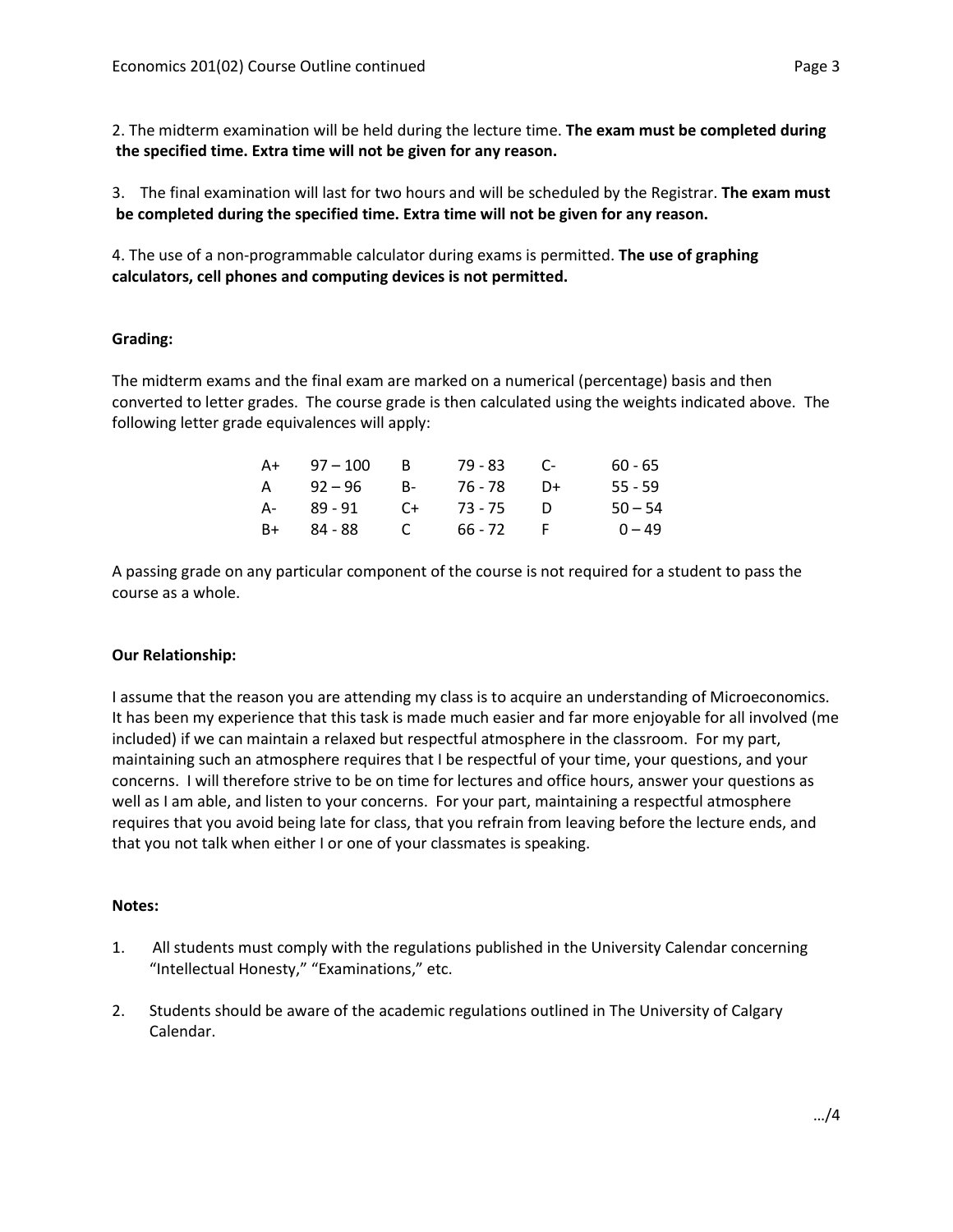- 3. Students should be aware that no "make-up" midterms will be given. Any student who finds it necessary to miss the midterm must notify the instructor in advance and produce a valid medical certificate or other required documentation in order to have the weighting adjusted. This adjustment will result in the final exam counting for 80% of the final grade and the assignments counting for 20% of the final grade.
- 4. A deferred final exam will not be given except in cases of extreme personal emergency. If, for such a reason, a deferred final exam is allowed by the Registrar's Office, it will not be given before the scheduled deferred exam date. Also, deferred final examinations do not have to cover the same material or have the same format as the regular final examination. They may also contain short/long answer questions.
- 5. Examinations will not be given prior to the scheduled date.
- 6. **Students will not be given extra time to complete tests and exams.**
- 7. **The classroom is a No-cell-phone-zone. The use of cell phones for any purpose in class is prohibited. Computers may only be used for note-taking purposes.**
- 8. Students seeking reappraisal of a piece of graded term work (test, assignment.) should discuss their work with the Instructor *within fifteen days* of the work being returned to the class.
- 9. Students will be responsible for all material listed on the course outline, regardless of whether or not the material has been covered in class, unless the instructor notifies the class that the material will not be covered.
- 10. Please note that the following types of emails will receive no response: emails not addressed to anyone in particular; emails where the recipient's name is not spelled correctly; anonymous emails; emails which do not specify the course and section in which you are registered; and, emails involving questions that are specifically addressed on the course outline.
- 11. It is the student's responsibility to request academic accommodations. If you are a student with a documented disability who may require academic accommodation and have not registered with the Disability Resource Centre, please contact their office at 403-220-8237. Students who have not registered with the Disability Resource Centre are not eligible for formal academic accommodation. You are also required to discuss your needs with your instructor no later than fourteen (14) days after the start of this course.

Students' Union Vice-President Academic: Stephan Guscott Phone: 403-220-3911 E-mai[l suvpaca@ucalgary.ca](mailto:subpaca@ucalgary.ca)

Students' Union Faculty Representative (Arts) Phone: 403-220-3913 Office: MSC 251 E-mai[l arts1@su.ucalgary.ca](mailto:arts1@su.ucalgary.ca) [arts2@su.ucalgary.ca,](mailto:arts2@su.ucalgary.ca) [arts3@su.ucalgary.ca,](mailto:arts3@su.ucalgary.ca) [arts4@su.ucalgary.ca](mailto:arts4@su.ucalgary.ca)